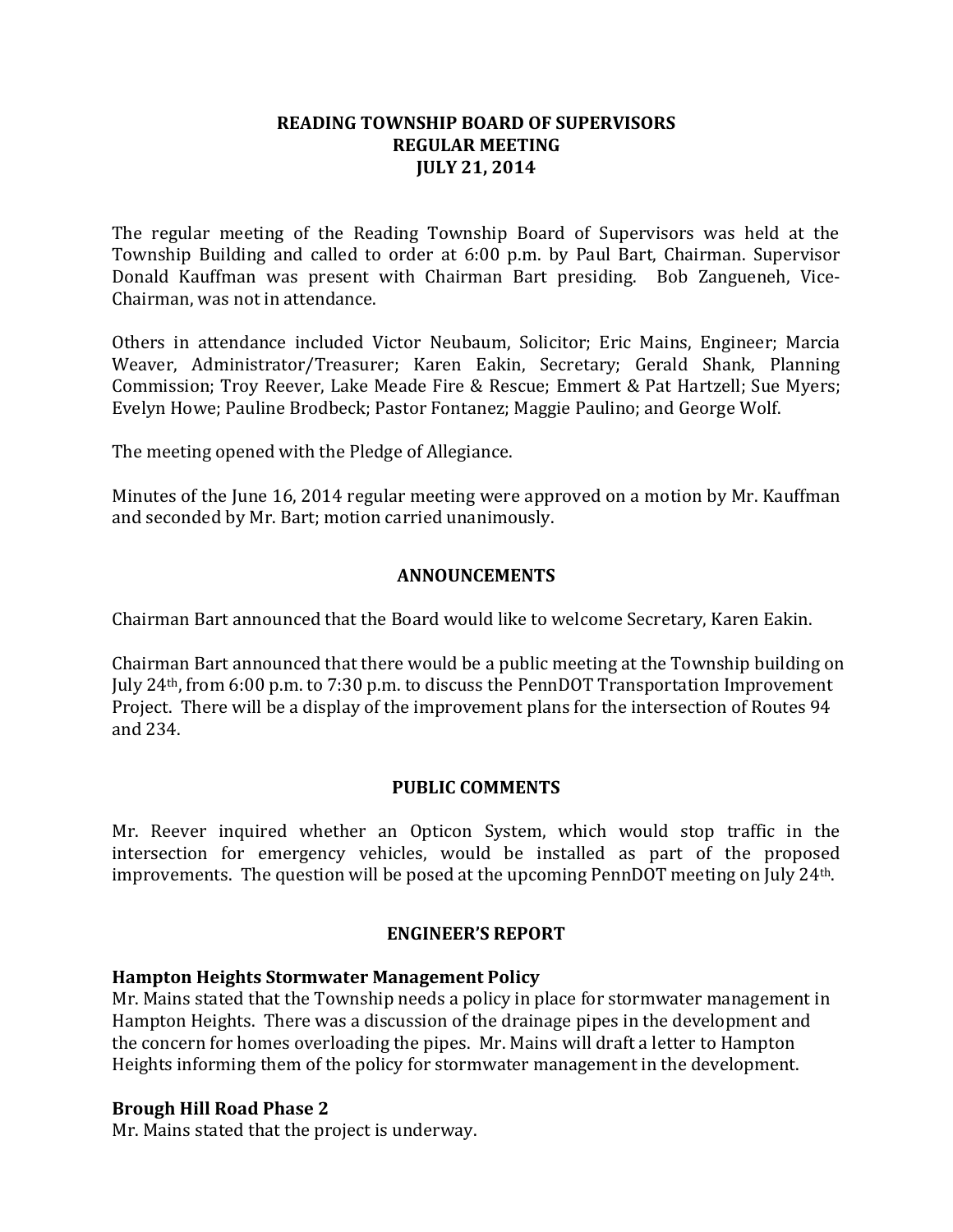# **SUBDIVISION & LAND DEVELOPMENT**

# **Adams County Emergency Services Communications Tower**

Final Land Development Plan #2013-02

- Request for Planning Waiver & Non-Building Declaration Chairman Bart made the motion to approve the waiver, Mr. Kauffman seconded. The motion was passed.
- Tower Removal Agreement Chairman Bart made the motion to approve the Tower Removal Agreement, Mr. Kauffman seconded. The motion was passed.
- Stormwater Management Agreement The agreement was given to the Township Engineer to review. Chairman Bart made the motion to approve the agreement, seconded by Mr. Kauffman. The motion was passed.

Chairman Bart made the motion to approve the Final Land Development Plan #2013-02 for the Adams County Emergency Communications System, seconded by Mr. Kauffman. The motion was passed.

# **PROPERTY APPRAISALS**

The commercial value of both lots is \$285,000 total. A one acre parcel is used for the Magistrate's office and appraised at \$130,000. A 1.5 acre parcel is used as the church property and appraised at \$155,000. ½ acre of the church property is used by the church and one acre is undeveloped. There was a discussion of whether the undeveloped acre could be sold as a separate lot with potential connection to sewer. The Supervisors do not want the Township to incur the expense of the connection. The Township Ordinances would be followed when developing the lot plan. There was a discussion of roadway access to the property. An estimate of 1/3 of the appraised value of the property would be \$50,000. Pastor Fontanez and Ms. Paulino will discuss whether they would like to proceed and will inform the Township Administrator of their decision.

# **TREASURER'S REPORT**

# **General Fund Review for June**

Ms. Weaver stated that net income for June was a negative amount. The cost of the tiger mower with boom was \$91,000. The balances of the general and state funds were given. She stated that the Emergency Management CD matured and was moved to ACNB to obtain a higher interest rate. The Board agreed not to contribute \$10,000 as originally budgeted. There was a discussion of portable radios and how there would be a cost savings to put them in the police cars.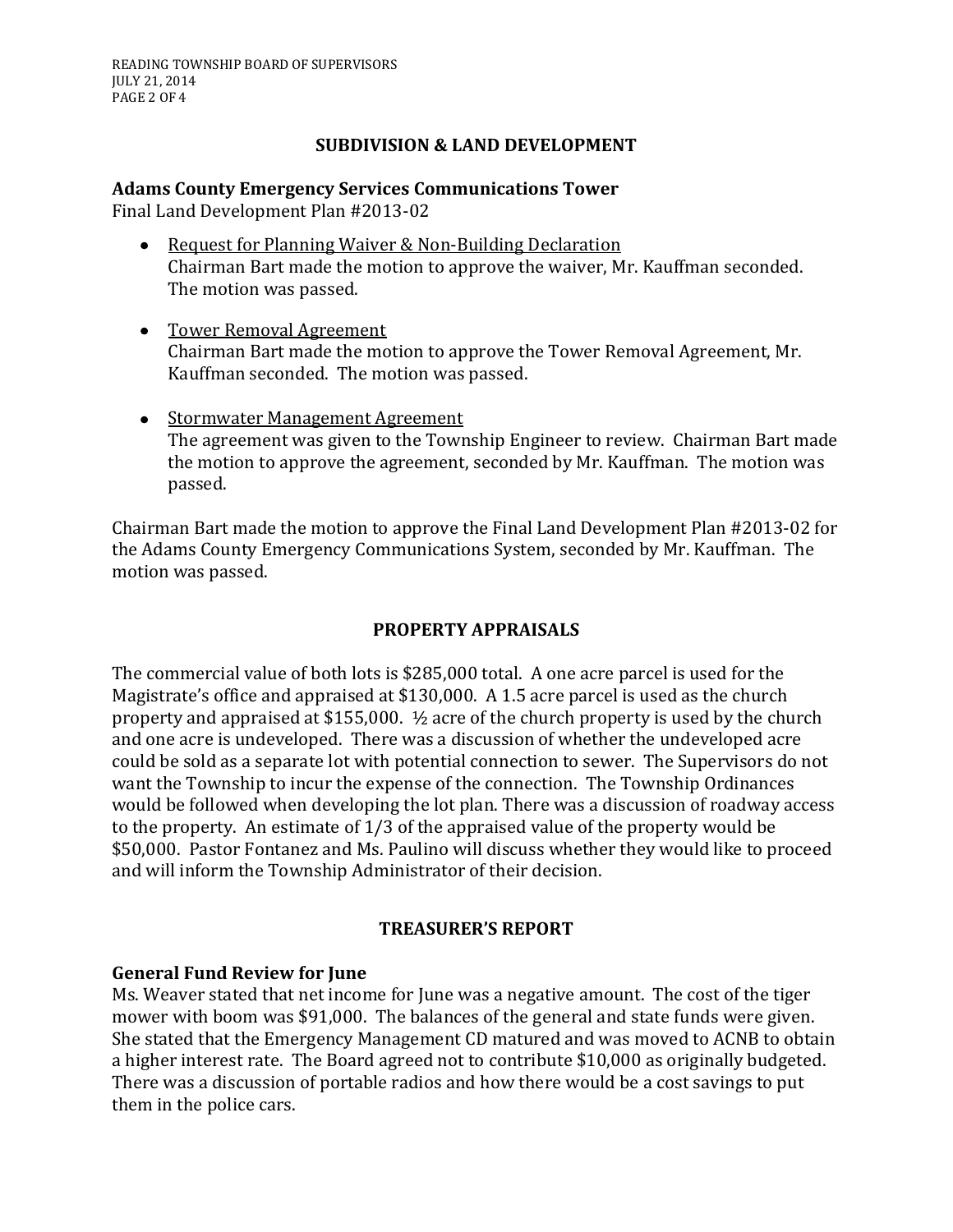READING TOWNSHIP BOARD OF SUPERVISORS JULY 21, 2014 PAGE 3 OF 4

#### **Hampton Fall Fest**

Approval was given for the Hampton Fire Co. to request safety signs from PennDOT to be used during Hampton's Annual Fall Fest on September 27.

#### **January – June 2014 Budget Report**

Ms. Weaver stated that the revenue received for the first 6 months of the year was more than budgeted. She also stated that there will be more expenses coming due in the second half, including the ordinance codification expense. The balance sheet assets are 18% less than this time last year. The Met-Ed electricity bill will be increasing by 16% in the near future. Chairman Bart stated that there are 200 fewer taxpayers than 5 years ago.

Chairman Bart made a motion to approve the Treasurer's report as presented, seconded by Mr. Kauffman. The motion was carried unanimously.

#### **EXECUTIVE SESSION**

Chairman Bart called for an executive session at 6:50 p.m. to discuss a personnel matter. In attendance at the executive session were Paul Bart, Chairman, Donald Kauffman, Supervisor; Victor Neubaum, Solicitor, and Marcia Weaver, Administrator/Treasurer. Chairman Bart re-convened the regular meeting at 7:02 p.m. Chairman Bart discussed downsizing the police department from three full-time officers to two full-time officers due to cost reduction measures. Chairman Bart stated that concern was expressed to the Board during the 2013 Audit regarding an ongoing operating deficit in the General Fund. The Police Department costs about \$300,000.00 per year or \$100,000.00 per officer. Tax receipts from the Earned Income Tax are not expected to increase in the near future. The Notice of Lay-off Letter was read out loud to the public by Chairman Bart and he then opened the meeting for public comments. Mr. Wolf stated that he heard many people express concern for the expense of a police department having three officers and three police vehicles. Mr. Reever inquired if there would be repercussions from the union. Chairman Bart said he spoke with Bill Ceravola, Officer-In-Charge, several weeks ago, however no other viable alternatives have been presented to date. Mr. Hartzell stated he was confident in the Board's ability to make the right fiscal decisions for the township. There was a brief discussion of whether the state police charged a fee for their services. All public comments having been made, Chairman Bart made a motion to eliminate one fulltime police officer position, effective immediately, that was held by Officer Eric Beyer based on the seniority language in Article 7.1 of the Collective Bargaining Agreement. The motion was seconded by Supervisor Kauffman. Both Chairman Bart and Supervisor Kauffman voted yes, and the motion passed two votes in favor and none against. Officer Beyer will continue to receive health care benefits through October, 2014.